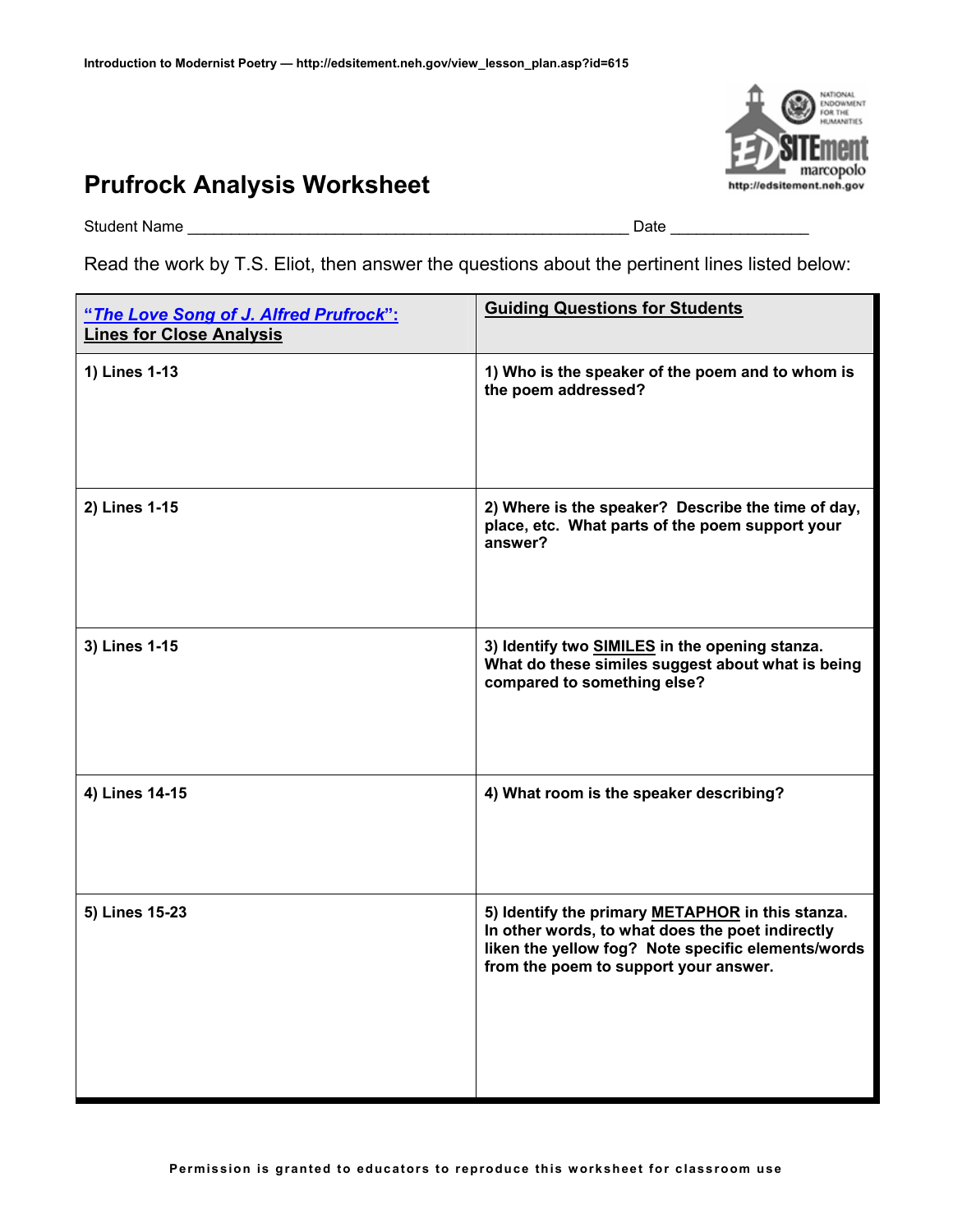| 6) Lines 23-33  | 6) What is the primary argument of this stanza?<br>Sum up the argument in one sentence.                                                                      |
|-----------------|--------------------------------------------------------------------------------------------------------------------------------------------------------------|
| 7) Lines 32-33  | 7) What does the speaker mean in lines 32-33?<br>What does this argument have to do with what is<br>"happening" in the poem?                                 |
| 8) Lines 37-48  | 8) What is the speaker's emotional state at this<br>point in the poem? What are his primary<br>concerns?                                                     |
| 9) Lines 46-48  | 9) Why do you think the speaker is stalling when it<br>comes to socializing? Is this a speaker with whom<br>you'd like to sit down and chat? Why or why not? |
| 10) Line 51     | 10) What does the speaker mean in line 51?                                                                                                                   |
| 11) Lines 49-69 | 11) Identify the poem's use of REPETITION? What<br>effect does repetition have on the poem's<br>meaning?                                                     |
| 12) Lines 49-69 | 12) What is the speaker's <b>TONE</b> at this point in the<br>poem?                                                                                          |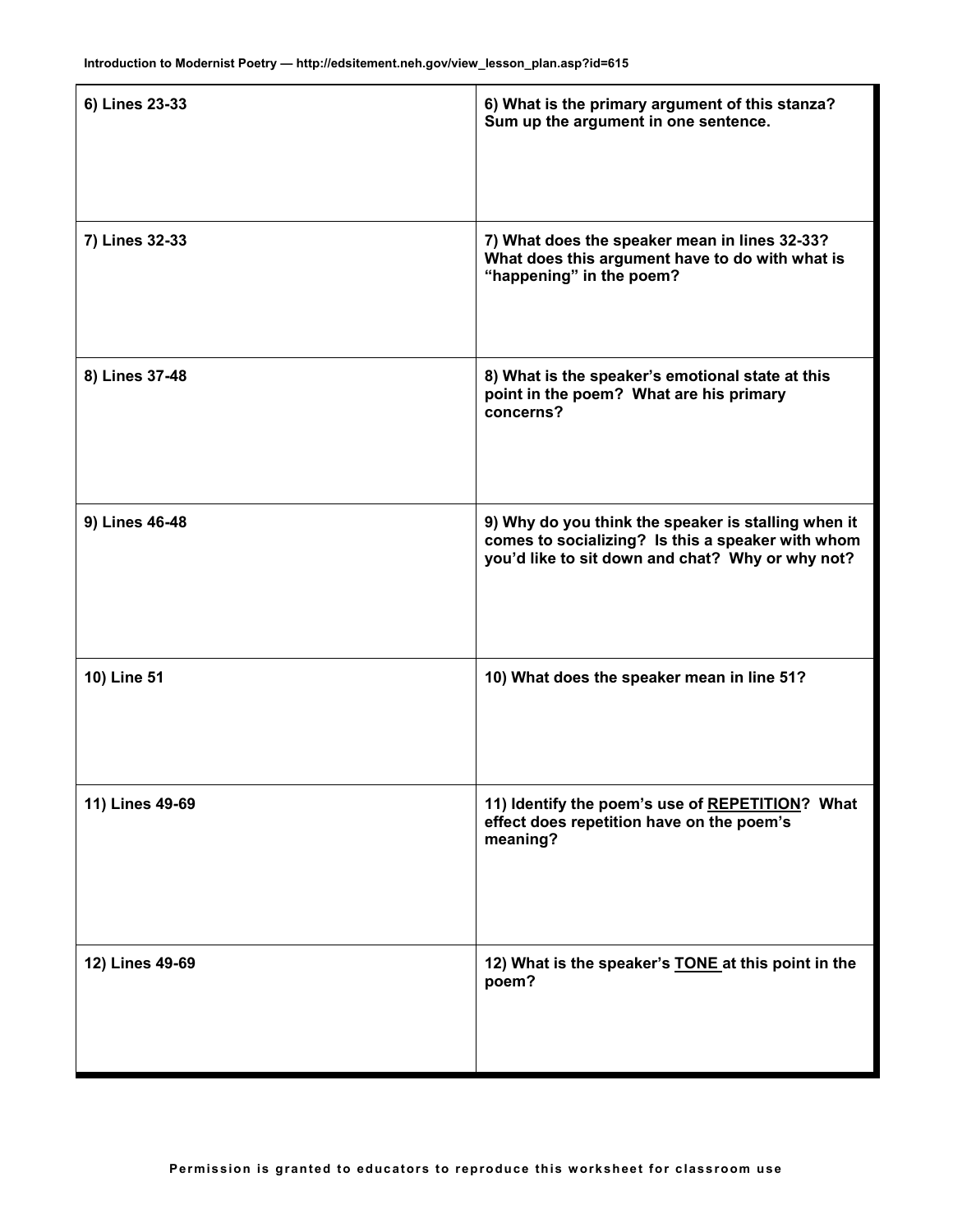| 13) Lines 62-66 | 13) Whom is the speaker describing?                                                                                                             |
|-----------------|-------------------------------------------------------------------------------------------------------------------------------------------------|
| 14) Line 66     | 14) Re-read line 66. What stands out about the act<br>of digressing?                                                                            |
| 15) Lines 75-86 | 15) Do you think the speaker himself is digressing?<br>Identify parts of the poem to support your answer.                                       |
| 16) Lines 75-86 | 16) What is the primary argument of this stanza?                                                                                                |
| 17) Line 85     | 17) Who/What is "the eternal Footman"?                                                                                                          |
| 18) Lines 86-98 | 18) How does this setting relate to the setting of the<br>poem's opening stanzas?                                                               |
| 19) Lines 90-98 | 19) Describe the speaker's relationship to speaking<br>itself? Is he effective at expressing himself and/or<br>telling a story? Why or why not? |
| 20) Line 104    | 20) What is your analysis of line 104?                                                                                                          |